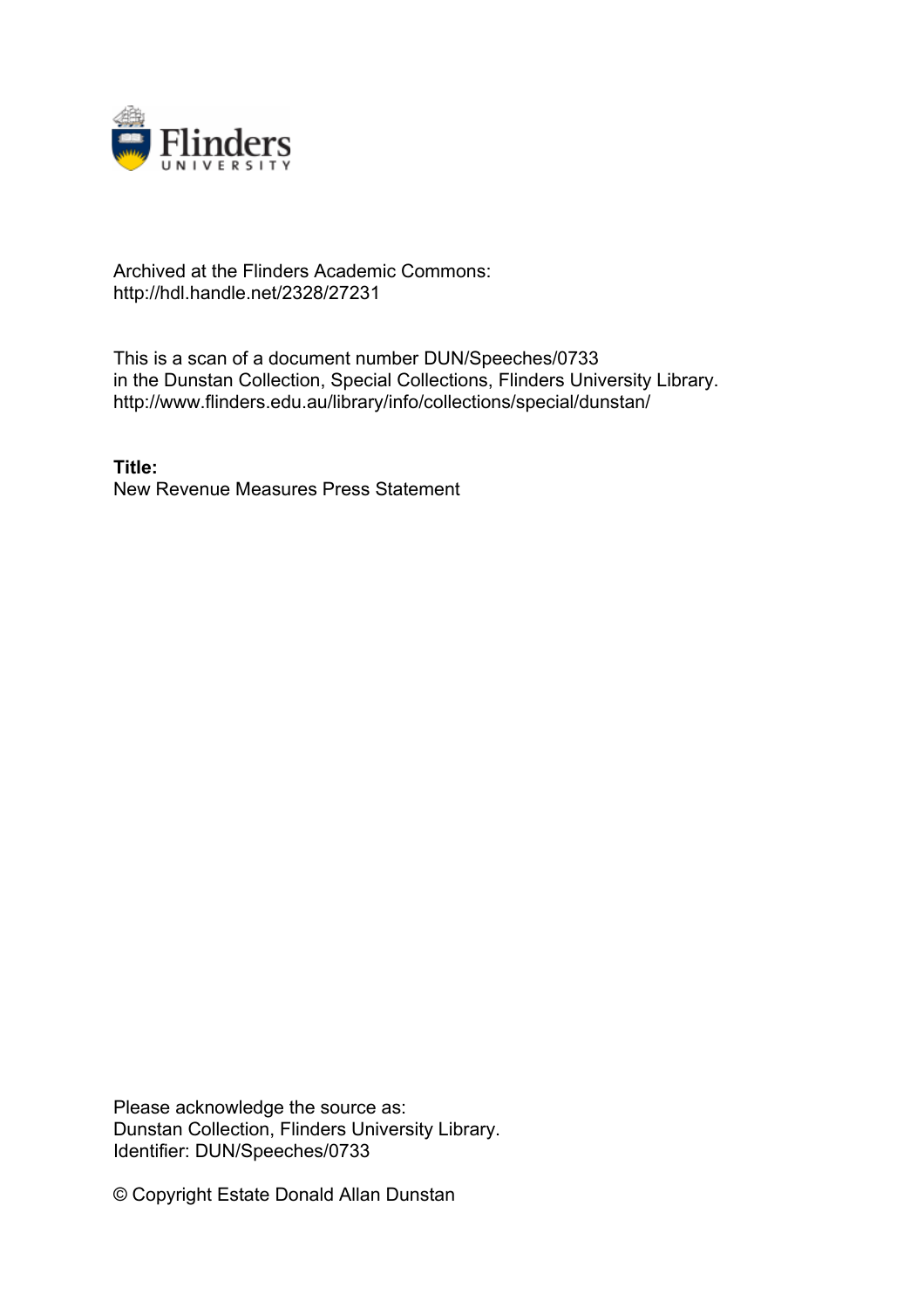## PRESS STATEMENT

FROM: THE PREMIER (MR. DUNSTAN)

SUBJECT: NEW REVENUE MEASURES. Pr.D. 18/71 23/2/71.

"The aggregate deficit of the States has now moved from the \$36M. originally forecast to  $\text{\tt\#110M.}$ , which is more than three times as much," the Premier (Mr. Dunstan) said today.

He said, "This has serious implications for the future standards of all States' services since the Commonwealth has refused to make available any additional financial assistance even though State expenditures this year are already committed."

"Special assistance would have merely reduced deficits and would not have resulted in an adverse inflationary effect."

Mr. Dunstan' said that South Australia's proportion of this total deficit, which occurred as a result of major wage and salary rises, was now some  $$11\frac{1}{2}$ M.

"This is a drift from  $$6\frac{1}{2}$ M. to  $$11\frac{1}{2}$ M., which is much more satisfactory than the drift experienced by the other States."

"For instance, in the two States closest to South Australia in . size of budget, Queensland's deficit moved from \$2.5M. to \$16.2M., and Western Australia's moved from \$2.5M. to \$10.7M."

Mr. Dunstan said that the situation South Australia was now placed in meant that it had to decide whether to cut essential services and recruitment of teachers and nurses, as Queensland said it would do, or insist on rigorous economies in such areas as public service staffing and non-essential works, together with introducing new limited revenue measures that will allow the State to continue to provide a full range of essental services.

"The revenue measures that the Government has therefore decided upon are as follows:

There will be a levy equal to 3 per cent of the gross revenues of the Electricity Trust.

Motor vehicle registration .fees will be increased by 20 cents in the dollar, but with exemption to pensioners.

The tax on bookmakers turnover will be increased from 1.8 to 2 per cent,.

A levy of between seven and eight cents on charges which are over the dollar from persons and authorities licensed to provide public entertainment wili be applied.

There will be an increase of 5 cents on the fourth, fifth, eighth and ninth sections of tram and bus fares, with exemption to pensioners.

There will be an increase of railway passenger fares so that they are brought into line with bus and tram fares, with the pension concession remaining at 50% of the fare.

And also railways freight rates wili be subject to a review by the Railways Commissioner.

And finally, an increase in valuations for water and sewer rating when they are below the full present day values, together with  $\tt t$ 5 cent ihciease in the watfer reiate charge operative from the next financial' year • ' $\sim$  '  $\sim$  '  $\sim$  '  $\sim$  '  $\sim$  '  $\sim$  '  $\sim$  '  $\sim$  '  $\sim$ 

"These measures will give us about S6, OOCi, 000 in a full yeajf. But having regard to the fact that a full year<sup>n</sup>s costs of hew awards wili add further costs, expect continuing deficits." all States will have to